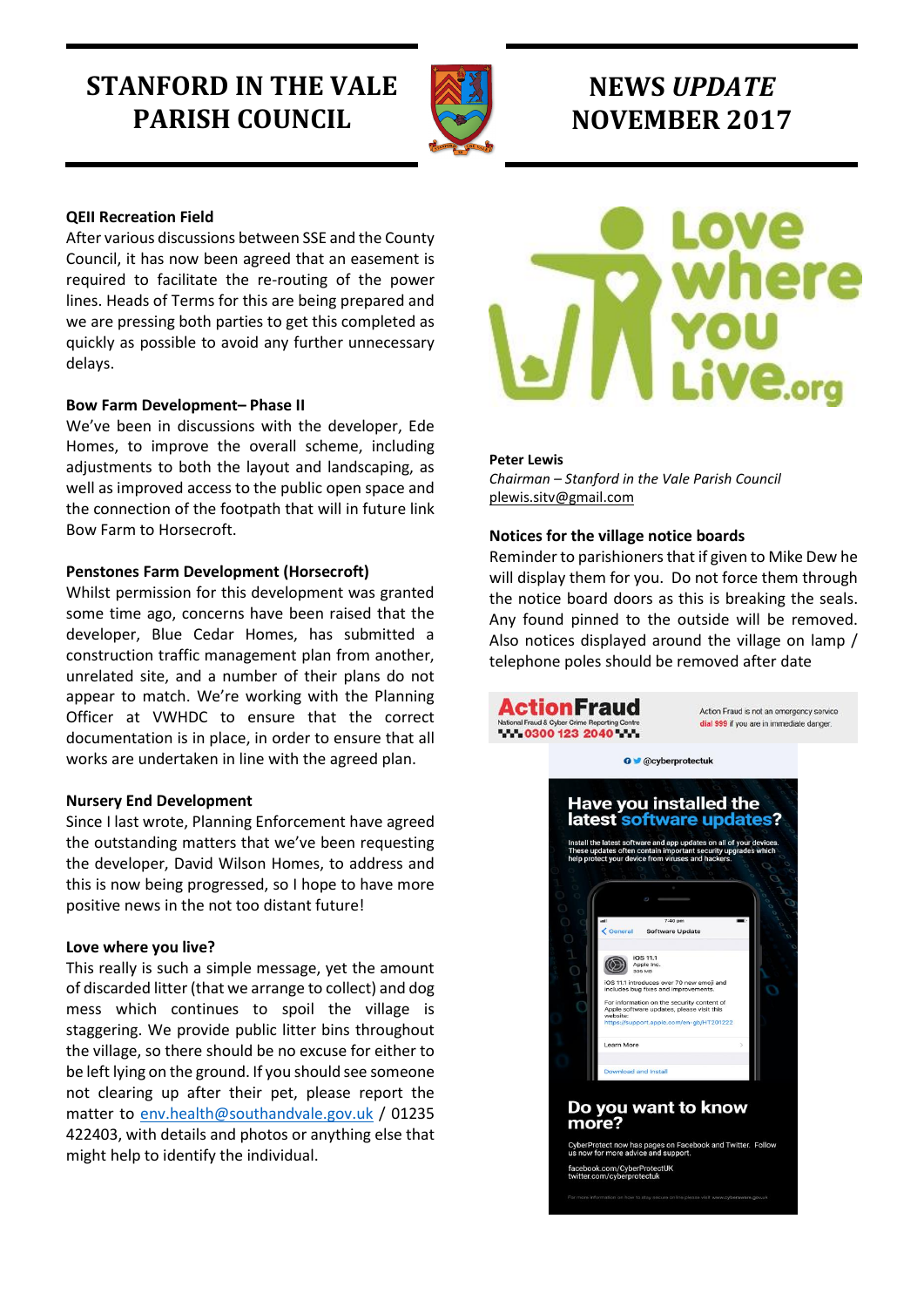## **Neighbourhood policing newsletter** Priorities

Hare coursing: This continues to be a priority for the Faringdon Neighbourhood Team and we have done a two day operation in the rural community to improve our visibility on the 8th and 9th of November. We engaged with various land owners, game keepers and farmers and also checked for any offences that may have been committed on their land.

Drugs: We had several reports of drugs being sold in the community and due to this information we successfully executed a warrant at an address in Faringdon on 20/10/17. This resulted in one arrest and drugs being taken of the street. This is still a live investigation.

## Anti-social behaviour (ASB)

We had calls about ASB and damage to Tuckers Park in Faringdon. This is now part of an active enquiry and patrols have been set up for the area. Can you please call 101 if you see any offences being committed in order to assist us please? Little Coxwell village also suffered from ASB and criminal damage and enquiries revealed the offenders. Using restorative justice between those affected and the young people concerned, an effective solution was reached.

## Crime prevention advice

As the evenings are now getting darker earlier please can residents consider using timers on lighting, TVs and radios so that your homes do not appear to be unoccupied and 'welcoming' for burglars. Please consider fitting secure locks to any gates that lead to the rear of properties and consider security lighting for the outsides of the buildings. Garden sheds can be locked using padlocks and can have shed alarms fitted. Good quality CCTV cameras are now available from many retailers and whilst these may appear to be expensive, they offer another form of deterrent against intruders.

Alarms fitted to the house are another thing that may be considered. Please keep curtains closed and any presents you may buy over the next few weeks securely out of sight. The festive season is upper most in a lot of people's minds and a lot of planning and preparation is taking place in homes over the next few weeks. Leaving all these on show can lead to events that can cause major distress if homes are broken into.

### What the neighbourhood have been doing

We have been carrying out active patrols in Southmoor and work is ongoing between agencies to see if a long term solution can be found for one of the problems that has arisen from investigations surrounding the local community park. There are active patrols in Faringdon town centre whenever we are on duty.

## Contact us

If you want any advice or would like to contact the neighbourhood team you can call us on the police non-emergency number 101 or if it is an emergency then dial 999. You can also contact us via email [FaringdonNHPT@thamesvalley.pnn.police.uk.](mailto:FaringdonNHPT@thamesvalley.pnn.police.uk) Please note: Email address not to be used to contact Thames Valley Police to report crimes or urgent matters.

To view information on your neighbourhood team visit the Thames Valley Police website at: [www.thamesvalley.police.uk.](http://www.thamesvalley.police.uk/) Receive free local crime alerts and crime prevention advice by registering at [www.thamesvalleyalert.co.uk](http://www.thamesvalleyalert.co.uk/) today.

This allows anyone who signs up to choose what updates they receive and how they would like to receive it.

The Thames Valley Police Twitter account is kept up to date with what we are up to; please follow us @TVPSouthandVale

## **Thames Valley Police launches Firearms Surrender**

The surrender runs from today 13/11 until Sunday 26/11 and is part of a national initiative run by the National Ballistics Intelligence Service (NABIS). It aims to reduce the number of illegally held firearms within our communities.

Each firearm handed into us is one less that could fall into the hands of criminals. Whether it is an old family heirloom that has been stored away for years, a former military weapon or an unwanted firearm which was previously legally owned - all can be handed in to your local police station, safe in the knowledge that they will be disposed of safely. We will also accept replica firearms, air weapons, BB guns, imitation firearms, antique guns, component parts and other ballistic items.

During the fortnight firearms licence holders are also being encouraged to consider the surrender of weapons they no longer have any use for. Chief Inspector Emma Baillie, Head of Armed Response for the Joint Operations Unit for Hampshire and Thames Valley, said: "This is your chance to safely dispose of any guns or ammunition you no longer want but don't know what to do with. Surrender them now and we can dispose of them safely, making sure that they do not fall into the hands of criminals. We know that the consequences of firearms or replica firearms falling into the wrong hands can be fatal and can cause real fear within our communities.

They also have the potential of being used against our own officers who could find themselves confronted with someone wielding a weapon in public. While crimes involving firearms in Thames Valley are rare, we know that every firearm poses a potential threat if they are not licensed and stored safely. That is why we are offering this opportunity to safely hand in your